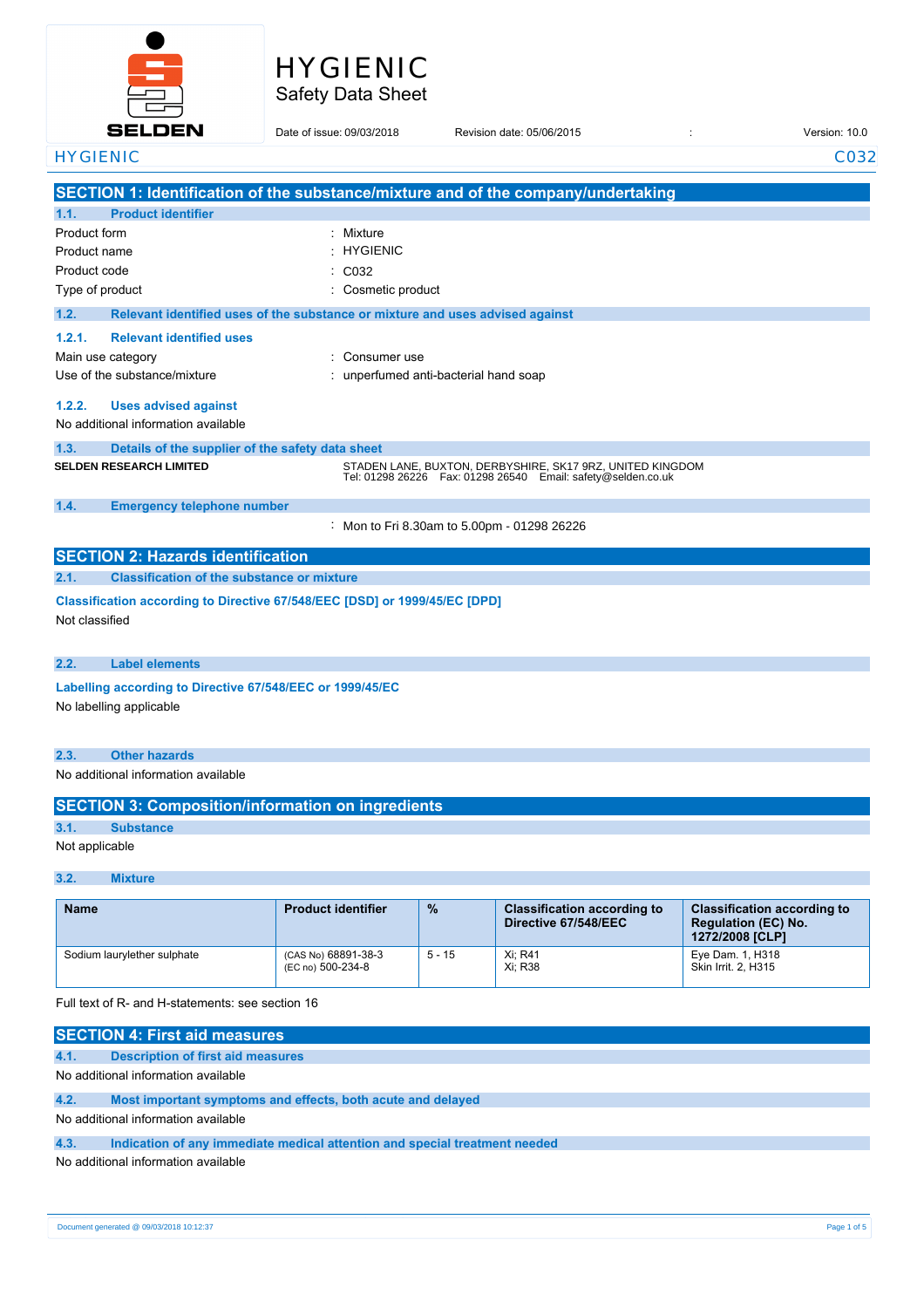## HYGIENIC C032

## Safety Data Sheet

|        | <b>SECTION 5: Firefighting measures</b>                             |
|--------|---------------------------------------------------------------------|
| 5.1.   | <b>Extinguishing media</b>                                          |
|        | No additional information available                                 |
| 5.2.   | Special hazards arising from the substance or mixture               |
|        | No additional information available                                 |
| 5.3.   | <b>Advice for firefighters</b>                                      |
|        | No additional information available                                 |
|        | <b>SECTION 6: Accidental release measures</b>                       |
| 6.1.   | Personal precautions, protective equipment and emergency procedures |
| 6.1.1. | For non-emergency personnel                                         |
|        | No additional information available                                 |
| 6.1.2. | For emergency responders                                            |
|        | No additional information available                                 |
| 6.2.   | <b>Environmental precautions</b>                                    |
|        | No additional information available                                 |
| 6.3.   | Methods and material for containment and cleaning up                |
|        | No additional information available                                 |
| 6.4.   | <b>Reference to other sections</b>                                  |
|        | No additional information available                                 |
|        | <b>SECTION 7: Handling and storage</b>                              |
| 7.1.   | <b>Precautions for safe handling</b>                                |
|        | No additional information available                                 |
| 7.2.   | Conditions for safe storage, including any incompatibilities        |
|        | No additional information available                                 |
| 7.3.   | <b>Specific end use(s)</b>                                          |
|        | No additional information available                                 |
|        | <b>SECTION 8: Exposure controls/personal protection</b>             |
| 8.1.   | <b>Control parameters</b>                                           |
|        | No additional information available                                 |
| 8.2.   | <b>Exposure controls</b>                                            |
|        | المائدييم المستلف ووسد وكمث المستمثلة المامس                        |

No additional information available

| <b>SECTION 9: Physical and chemical properties</b>            |                     |
|---------------------------------------------------------------|---------------------|
| 9.1.<br>Information on basic physical and chemical properties |                     |
| Physical state                                                | : Liquid            |
| Appearance                                                    | : Mobile liquid.    |
| Colour                                                        | : white.            |
| Odour                                                         | : odourless.        |
| Odour threshold                                               | : No data available |
| рH                                                            | $\therefore$ 4      |
| Relative evaporation rate (butylacetate=1)                    | : No data available |
| Melting point                                                 | : No data available |
| Freezing point                                                | : No data available |
| Boiling point                                                 | : No data available |
| Flash point                                                   | : No data available |
| Auto-ignition temperature                                     | : No data available |
| Decomposition temperature                                     | : No data available |
| Flammability (solid, gas)                                     | : No data available |
| Vapour pressure                                               | : No data available |
| Relative vapour density at 20 °C                              | : No data available |
| Relative density                                              | : 1.03              |
| Solubility                                                    | : No data available |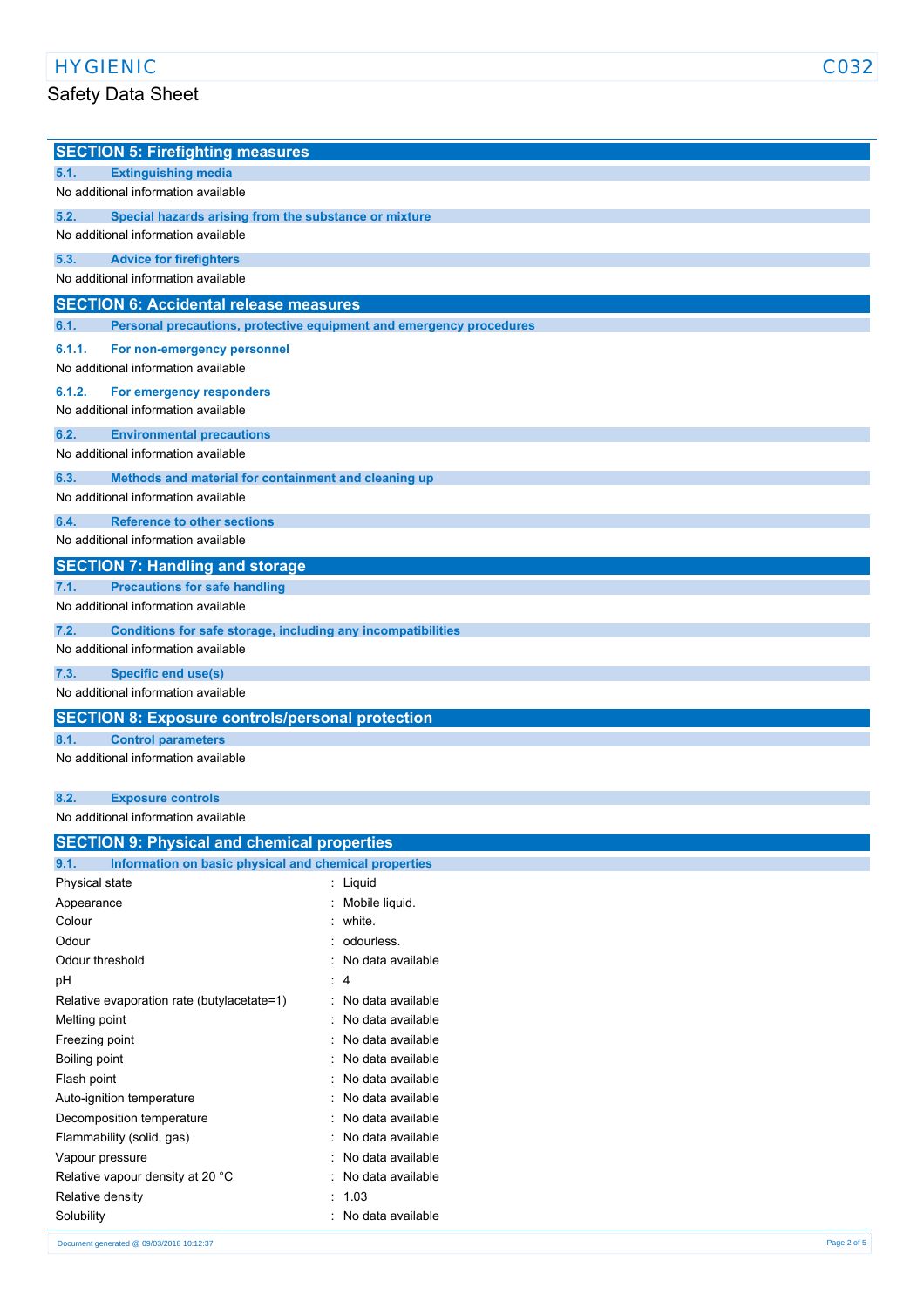# HYGIENIC CO32

# Safety Data Sheet

| Log Pow                                            | : No data available |
|----------------------------------------------------|---------------------|
| Viscosity, kinematic                               | No data available   |
| Viscosity, dynamic                                 | No data available   |
| Explosive properties                               | No data available   |
| Oxidising properties                               | : No data available |
| <b>Explosive limits</b>                            | : No data available |
| 9.2.<br><b>Other information</b>                   |                     |
| No additional information available                |                     |
| <b>SECTION 10: Stability and reactivity</b>        |                     |
| 10.1.<br><b>Reactivity</b>                         |                     |
| No additional information available                |                     |
| 10.2.<br><b>Chemical stability</b>                 |                     |
| No additional information available                |                     |
| <b>Possibility of hazardous reactions</b><br>10.3. |                     |
| No additional information available                |                     |
| <b>Conditions to avoid</b><br>10.4.                |                     |
| No additional information available                |                     |
| 10.5.<br><b>Incompatible materials</b>             |                     |
| No additional information available                |                     |
| 10.6.<br><b>Hazardous decomposition products</b>   |                     |
| No additional information available                |                     |

| <b>SECTION 11: Toxicological information</b>  |                  |
|-----------------------------------------------|------------------|
| 11.1.<br>Information on toxicological effects |                  |
| Acute toxicity                                | Not classified   |
| Irritation                                    | : Not classified |
|                                               | pH: 4            |
| Corrosivity                                   | · Not classified |
|                                               | pH: 4            |
| Sensitisation                                 | : Not classified |
| Repeated dose toxicity                        | Not classified   |
| Carcinogenicity                               | Not classified   |
| Mutagenicity                                  | Not classified   |
| Toxicity for reproduction                     | : Not classified |

|       | <b>SECTION 12: Ecological information</b>  |
|-------|--------------------------------------------|
| 12.1. | <b>Toxicity</b>                            |
|       | No additional information available        |
| 12.2. | <b>Persistence and degradability</b>       |
|       | No additional information available        |
| 12.3. | <b>Bioaccumulative potential</b>           |
|       | No additional information available        |
| 12.4. | <b>Mobility in soil</b>                    |
|       | No additional information available        |
| 12.5. | <b>Results of PBT and vPvB assessment</b>  |
|       | No additional information available        |
| 12.6. | <b>Other adverse effects</b>               |
|       | No additional information available        |
|       | <b>SECTION 13: Disposal considerations</b> |
| 13.1. | <b>Waste treatment methods</b>             |
|       | No additional information available        |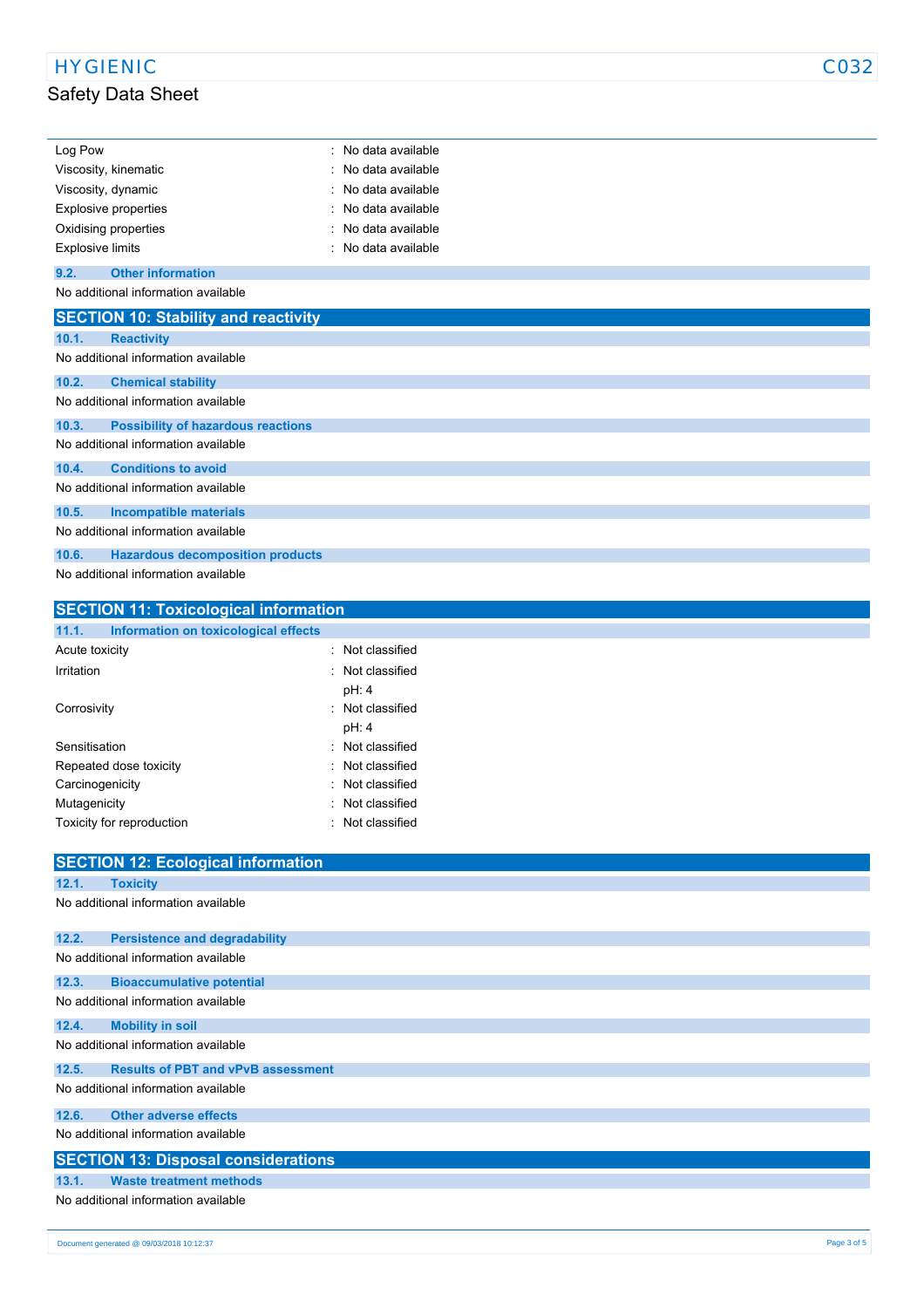## Safety Data Sheet

| ۰. | ۰. |  |
|----|----|--|

| <b>SECTION 14: Transport information</b>                  |                                                                                                |
|-----------------------------------------------------------|------------------------------------------------------------------------------------------------|
| In accordance with ADR / RID / IMDG / IATA / ADN          |                                                                                                |
| 14.1.<br><b>UN number</b>                                 |                                                                                                |
| Not regulated for transport                               |                                                                                                |
| 14.2.<br><b>UN proper shipping name</b>                   |                                                                                                |
| Proper Shipping Name (ADR)                                | Not applicable                                                                                 |
| Proper Shipping Name (IMDG)                               | Not applicable                                                                                 |
| Proper Shipping Name (IATA)                               | Not applicable                                                                                 |
| 14.3.<br><b>Transport hazard class(es)</b>                |                                                                                                |
| <b>ADR</b>                                                |                                                                                                |
| Transport hazard class(es) (ADR)                          | : Not applicable                                                                               |
|                                                           |                                                                                                |
| <b>IMDG</b>                                               |                                                                                                |
| Transport hazard class(es) (IMDG)                         | : Not applicable                                                                               |
| <b>IATA</b>                                               |                                                                                                |
| Transport hazard class(es) (IATA)                         | : Not applicable                                                                               |
|                                                           |                                                                                                |
|                                                           |                                                                                                |
| 14.4.<br><b>Packing group</b>                             |                                                                                                |
| Packing group (ADR)                                       | Not applicable                                                                                 |
| Packing group (IMDG)                                      | Not applicable                                                                                 |
| Packing group (IATA)                                      | Not applicable                                                                                 |
| 14.5.<br><b>Environmental hazards</b>                     |                                                                                                |
| Dangerous for the environment                             | : No                                                                                           |
| Marine pollutant                                          | No                                                                                             |
| Other information                                         | : No supplementary information available                                                       |
| 14.6.<br><b>Special precautions for user</b>              |                                                                                                |
|                                                           |                                                                                                |
| - Overland transport<br>No data available                 |                                                                                                |
|                                                           |                                                                                                |
| - Transport by sea                                        |                                                                                                |
| No data available                                         |                                                                                                |
| - Air transport                                           |                                                                                                |
| No data available                                         |                                                                                                |
| 14.7.                                                     | Transport in bulk according to Annex II of MARPOL 73/78 and the IBC Code                       |
| Not applicable                                            |                                                                                                |
|                                                           |                                                                                                |
| <b>SECTION 15: Regulatory information</b>                 |                                                                                                |
| 15.1.                                                     | Safety, health and environmental regulations/legislation specific for the substance or mixture |
| <b>EU-Regulations</b><br>15.1.1.                          |                                                                                                |
| Contains no REACH substances with Annex XVII restrictions |                                                                                                |
| Contains no substance on the REACH candidate list         |                                                                                                |
| Contains no REACH Annex XIV substances                    |                                                                                                |
|                                                           |                                                                                                |
| <b>National regulations</b><br>15.1.2.                    |                                                                                                |
|                                                           |                                                                                                |
| Germany                                                   |                                                                                                |
| VwVwS Annex reference                                     | Water hazard class (WGK) 2, hazardous to water (Classification according to VwVwS, Annex<br>4) |
| 12th Ordinance Implementing the Federal                   | : Is not subject of the 12. BlmSchV (Hazardous Incident Ordinance)                             |
| Immission Control Act - 12. BlmSchV                       |                                                                                                |
|                                                           |                                                                                                |

#### **Netherlands**

| SZW-lijst van kankerverwekkende stoffen | None of the components are listed |  |
|-----------------------------------------|-----------------------------------|--|
|-----------------------------------------|-----------------------------------|--|